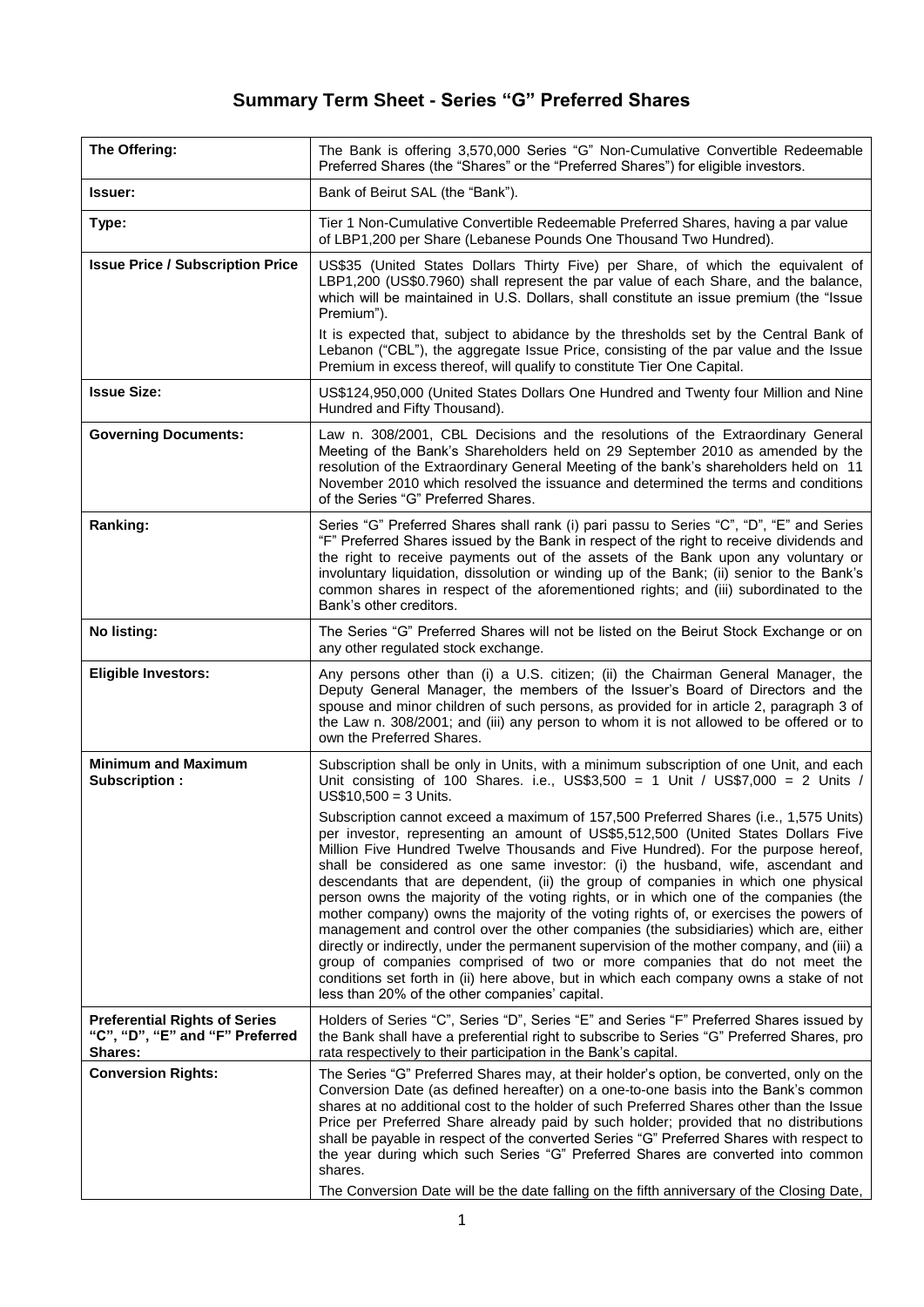|                                   | or if such date is not a Business Day, the immediately following Business Day.                                                                                                                                                                                                                                                                                                                                                                                                                                                                                                                                                                                                                                                                                                                                                                                                                                                                                                                                                                                                                                                                                                                                                                                                                                                                                                                                                                                                                                                                                                                                                                                                                                                                                                                                                                                                                                                                                                                                                                                                                                                                                                                                                                                                                                                                                                                                                                                                                                                                                                                                                                                                                                                                  |
|-----------------------------------|-------------------------------------------------------------------------------------------------------------------------------------------------------------------------------------------------------------------------------------------------------------------------------------------------------------------------------------------------------------------------------------------------------------------------------------------------------------------------------------------------------------------------------------------------------------------------------------------------------------------------------------------------------------------------------------------------------------------------------------------------------------------------------------------------------------------------------------------------------------------------------------------------------------------------------------------------------------------------------------------------------------------------------------------------------------------------------------------------------------------------------------------------------------------------------------------------------------------------------------------------------------------------------------------------------------------------------------------------------------------------------------------------------------------------------------------------------------------------------------------------------------------------------------------------------------------------------------------------------------------------------------------------------------------------------------------------------------------------------------------------------------------------------------------------------------------------------------------------------------------------------------------------------------------------------------------------------------------------------------------------------------------------------------------------------------------------------------------------------------------------------------------------------------------------------------------------------------------------------------------------------------------------------------------------------------------------------------------------------------------------------------------------------------------------------------------------------------------------------------------------------------------------------------------------------------------------------------------------------------------------------------------------------------------------------------------------------------------------------------------------|
|                                   | The Closing Date shall be the date of the Bank's Extraordinary General Meeting of<br>Shareholders that will verify the validity and ascertain the payment of the capital<br>increase related to the Offering, provided that the Bank shall have obtained the approval<br>of the Central Bank of Lebanon on the capital increase related to the Offering following<br>the resolving of such increase by the Bank's Extraordinary General Meeting of<br>Shareholders.                                                                                                                                                                                                                                                                                                                                                                                                                                                                                                                                                                                                                                                                                                                                                                                                                                                                                                                                                                                                                                                                                                                                                                                                                                                                                                                                                                                                                                                                                                                                                                                                                                                                                                                                                                                                                                                                                                                                                                                                                                                                                                                                                                                                                                                                             |
|                                   | Each holder of Series "G" Preferred Shares wishing to exercise his conversion option<br>(whether in whole or in part), must notify the Bank in writing his irrevocable intent to do<br>so within a period of not less than 60 Business Days prior to the Conversion Date. Such<br>conversion shall be subject to the prior approval of the Central Bank of Lebanon for<br>those shareholders whose participation (i) already equals or exceeds, through the<br>holding of common shares prior to the conversion, 5% of the Bank's total common<br>share capital and/or, (ii) would, pursuant to the conversion, equal or exceed 5% of the<br>Bank's total common share capital. Holders of Series "G" Preferred Shares who fail for<br>any reason to notify the Bank their decision to convert their Preferred Shares as<br>mentioned herein will irrevocably and finally lose such conversion option.                                                                                                                                                                                                                                                                                                                                                                                                                                                                                                                                                                                                                                                                                                                                                                                                                                                                                                                                                                                                                                                                                                                                                                                                                                                                                                                                                                                                                                                                                                                                                                                                                                                                                                                                                                                                                                          |
| <b>Maturity Tenor Redemption:</b> | Perpetual, subject to call option at the discretion of the Bank as defined hereinafter. The<br>Bank shall have the right, in its sole discretion, but subject to abidance by the ratios and<br>regulations of the CBL and the Banking Control Commission ("BCC"), to redeem on<br>each Redemption Date (as defined hereinafter), all or part of the Series "G" Preferred<br>Shares (but not less than 25% of the total number of such Shares, on pro rata basis<br>between the Series "G" Preferred Shareholders). "Redemption Date" shall mean (i) for<br>the first time, the last Business Day of the financial year during which falls the 6th<br>anniversary of the Extraordinary General Meeting of the Bank's Shareholders which will<br>ascertain the validity and payment of the capital increase by virtue of which the Shares<br>are issued; (ii) the corresponding Business Day every year thereafter; and (iii) any date<br>determined by the Bank after the date of issuance of the Preferred Shares, in case of<br>occurrence of any event the result of which is to prevent the Bank from booking the<br>value of the Preferred Shares as Tier One capital or from keeping the Issue Premium in<br>foreign currency. To exercise its call option, the Bank shall, at least 60 Business Days<br>prior to the Redemption Date, inform all holders of Shares by way of publication in two<br>local newspapers of its firm and irrevocable intent to redeem all or part of the Preferred<br>Shares, as the case may be. Should the Bank exercise this call option, holders of the<br>Series "G" Preferred Shares will be obliged to transfer their Shares to the Bank, and the<br>Bank, in exchange thereof, shall pay to the holders, on the Redemption Date, a<br>consideration equal only to the Issue Price of the redeemed Shares, i.e. US\$35 per<br>Preferred Share (the "Redemption Price"), irrespective of any increase in the value of<br>such Preferred Share, but without prejudice to the right of the holders to receive the<br>distribution payments for the Redemption Year as more fully described here below, and<br>any Annual Dividend that the General Meeting of the Bank's Shareholders has resolved<br>to distribute but that has not been actually paid yet. Following the redemption of the<br>Preferred Shares, the redeemed Preferred Shares will be cancelled and the Bank's<br>Extraordinary General Meeting of Shareholders will take all necessary measures to<br>keep the Bank's capital unchanged, and to amend the Bank's by-laws accordingly. For<br>the avoidance of doubt, it is clearly understood that the Bank has no obligation<br>whatsoever to purchase or redeem the Preferred Shares. |
| Dividend:                         | The Series "G" Preferred Shares shall earn an annual dividend (the "Annual Dividend")<br>equal to 6.75% per annum of the Issue Price, provided that (i) there are enough<br>Declared Net Profits to allow the payment of such Annual Dividend; (ii) the Bank is in<br>compliance with all ratios imposed by the CBL and the BCC; and (iii) the Bank's<br>Ordinary General Meeting of Shareholders resolves the distribution of the Annual<br>Dividend. It is the intention of the Board of Directors to declare annual distributions in<br>respect of the Preferred Shares, subject to availability of sufficient net income for the<br>concerned financial year, and to recommend to the Bank's Ordinary General Meeting of<br>Shareholders that it resolves such distribution; it is being noted that the General<br>Meeting must resolve such distribution when sufficient Declared Net Profits are<br>available, unless a legal or regulatory reason prevents said distribution.<br>For the purpose hereof, "Declared Net Profits" shall mean the Bank's audited<br>unconsolidated net profit, as approved by the Ordinary General Meeting of the Bank's<br>Shareholders, after tax and after deduction of the legal and statutory reserves and all<br>reserves required by the CBL and the BCC applicable regulations. Without prejudice to<br>the above mentioned conditions required for the payment of the Annual Dividend, if the<br>Declared Net Profits for any relevant year are not sufficient to allow the payment of all<br>amounts that are due with respect to the outstanding preferred shares of various series<br>issued by the Bank and then outstanding, the Bank's General Meeting of Shareholders<br>may resolve the distribution to the holders of such preferred shares, including the                                                                                                                                                                                                                                                                                                                                                                                                                                                                                                                                                                                                                                                                                                                                                                                                                                                                                                                                |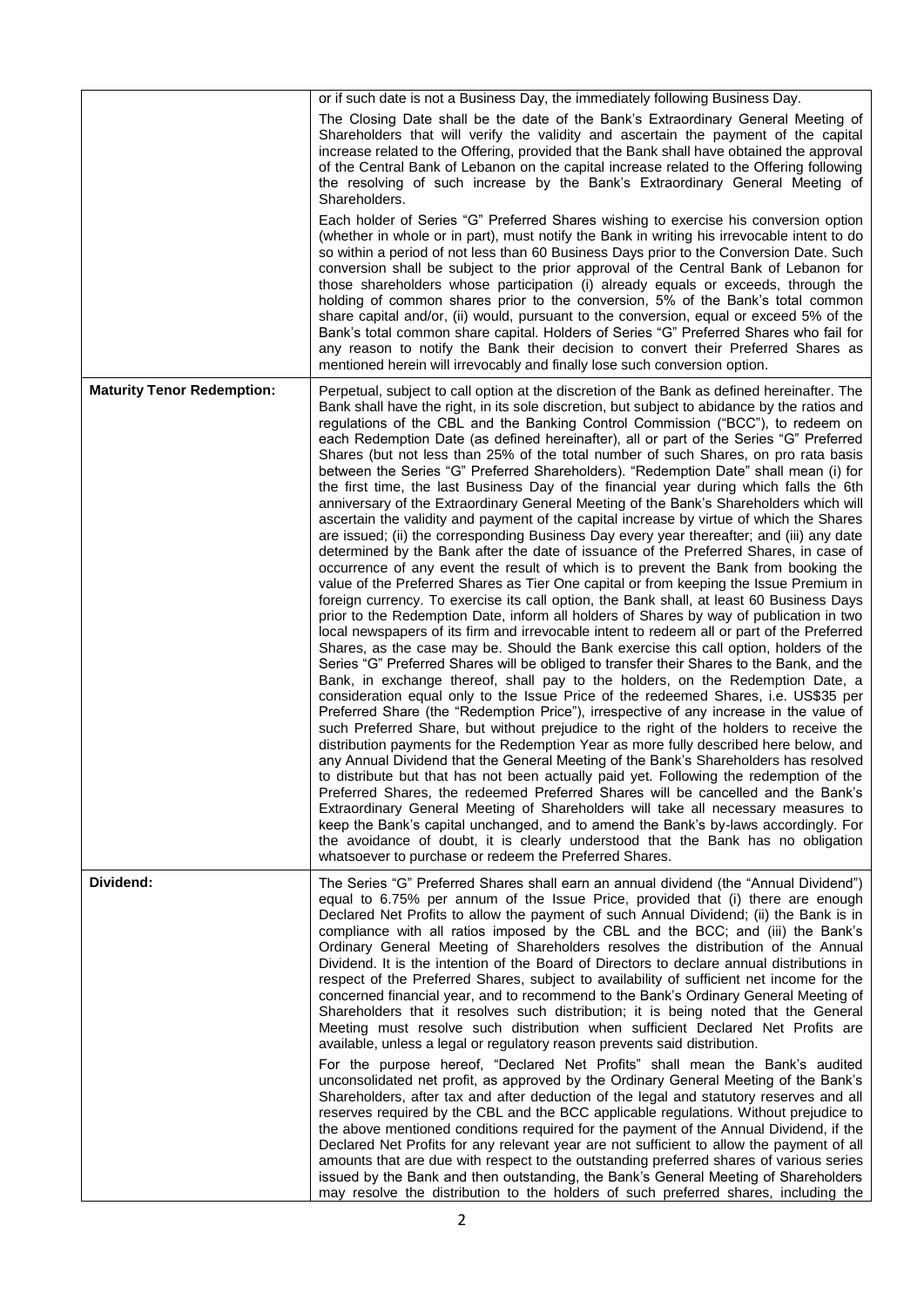|                                                                          | holders of Series "G" Preferred Shares, the available Declared Net Profits, on a pro rata<br>basis between the holders of the preferred shares of all series then outstanding.                                                                                                                                                                                                                                                                                                                                                                                                                                                                                                                                                                                                                                                                                                                                                                                                                                                                                                                                                                                                                                                                                                                                                                                                                                                                                                                                                                                                                                                                                                                                                                                                                                                                                                                                                                                                                                                                                                                                                       |
|--------------------------------------------------------------------------|--------------------------------------------------------------------------------------------------------------------------------------------------------------------------------------------------------------------------------------------------------------------------------------------------------------------------------------------------------------------------------------------------------------------------------------------------------------------------------------------------------------------------------------------------------------------------------------------------------------------------------------------------------------------------------------------------------------------------------------------------------------------------------------------------------------------------------------------------------------------------------------------------------------------------------------------------------------------------------------------------------------------------------------------------------------------------------------------------------------------------------------------------------------------------------------------------------------------------------------------------------------------------------------------------------------------------------------------------------------------------------------------------------------------------------------------------------------------------------------------------------------------------------------------------------------------------------------------------------------------------------------------------------------------------------------------------------------------------------------------------------------------------------------------------------------------------------------------------------------------------------------------------------------------------------------------------------------------------------------------------------------------------------------------------------------------------------------------------------------------------------------|
| <b>Dividend Payment:</b>                                                 | Payment of the Annual Dividend, if and when resolved by the Bank's General Meeting<br>of Shareholders, shall be made annually within a period of 15 days following the date of<br>the relevant Ordinary General Meeting of Shareholders during which (i) the Bank's<br>annual audited accounts for the relevant financial year are approved; and (ii) the Annual<br>Dividend distribution is resolved. The Annual Dividend of 6.75% being stated for a full<br>fiscal year, it shall be adjusted, on a pro rata basis of the relevant period, for the fraction<br>of year during which the issuance of the Preferred Shares occurs. In case of redemption<br>of the Series "G" Preferred Shares as described above, the Annual Dividend due to the<br>holders of such Preferred Shares for the year during which redemption occurs (the<br>"Redemption Year") shall be paid during the year following the Redemption Year, within<br>a period of 15 days following the date of the Ordinary General Meeting of Shareholders<br>during which (i) the Bank's annual audited accounts for the Redemption Year are<br>approved; and (ii) the corresponding Annual Dividend distribution is resolved. Any<br>remaining dividends after the payment of the Annual Dividend (and after payment of the<br>distributions due on the Series "C", "D", "E" and Series "F" Preferred Shares issued by<br>the Bank) shall be shared on a pro rata basis exclusively among the holders of the<br>common shares of the Bank. Annual Dividend distributions are subject to withholding<br>tax, currently at the rate of 5%. The tax on distribution will be borne by the holders of<br>Series "G" Preferred Shares and withheld from the Annual Dividend distributions, as per<br>the applicable laws and regulations. If, however, the above-mentioned 5% tax rate is<br>increased further to a change in the applicable laws and regulations or the interpretation<br>thereof by the relevant governmental authorities, the Bank will bear any additional tax<br>that would become due as a result of such increase beyond the current rate of 5%. |
| <b>Dividend not Cumulative:</b>                                          | The right to payment of the Annual Dividend on the Series "G" Preferred Shares shall<br>not be cumulative. If for any reason the Annual Dividend is not declared and/or if its<br>distribution is not resolved, or if the amount of the Annual Dividend declared and paid is<br>less than 6.75% of the Issue Price, the holders of Series "G" Preferred Shares will not<br>be entitled to subsequently receive such Annual Dividend or the balance thereof, in<br>whole or in part as the case may be, whether or not funds are or subsequently become<br>available.                                                                                                                                                                                                                                                                                                                                                                                                                                                                                                                                                                                                                                                                                                                                                                                                                                                                                                                                                                                                                                                                                                                                                                                                                                                                                                                                                                                                                                                                                                                                                                 |
| <b>Liquidation Preference:</b>                                           | In the event of a dissolution, winding-up or liquidation of the Bank, each holder of Series<br>"G" Preferred Shares shall be entitled to receive out of the assets of the Bank, in priority<br>to any payment to the holders of the Bank's common shares, an amount equal to the<br>Issue Price multiplied by the number of Series "G" Preferred Shares held by such holder<br>of Series "G" Preferred Shares, in addition to any Annual Dividend, if any, the<br>distribution of which has been decided by the Bank's General Meeting of Shareholders,<br>but the payment of which has not actually been effected yet.                                                                                                                                                                                                                                                                                                                                                                                                                                                                                                                                                                                                                                                                                                                                                                                                                                                                                                                                                                                                                                                                                                                                                                                                                                                                                                                                                                                                                                                                                                              |
| <b>Restrictions on Payment of</b><br><b>Dividends to Common Shares:</b>  | So long as any Preferred Shares of Series "C", "D", "E", "F" and/or "G" shall be<br>outstanding, the Bank shall not declare or pay any dividend upon its common shares<br>during any fiscal year, unless and until all distributions in respect of the Preferred<br>Shares have been made, for each Series in accordance with its terms and conditions.                                                                                                                                                                                                                                                                                                                                                                                                                                                                                                                                                                                                                                                                                                                                                                                                                                                                                                                                                                                                                                                                                                                                                                                                                                                                                                                                                                                                                                                                                                                                                                                                                                                                                                                                                                              |
| <b>Restrictions on the</b><br>Participation to the Bank's<br>Reserves:   | Without prejudice to the rights devolving on the Preferred Shares as specifically<br>mentioned herein, holders of Series "G" Preferred Shares shall not be entitled to<br>participate to the Bank's reserves or to benefit from any distributions resulting from the<br>capital increase of the Bank by way of conversion of the Bank's reserves and/or<br>retained earnings into capital.                                                                                                                                                                                                                                                                                                                                                                                                                                                                                                                                                                                                                                                                                                                                                                                                                                                                                                                                                                                                                                                                                                                                                                                                                                                                                                                                                                                                                                                                                                                                                                                                                                                                                                                                           |
| <b>Restrictions on Participation to</b><br>the Bank's Capital Increases: | Holders of Series "G" Preferred Shares shall have the right to maintain their pro rata<br>equity holding in the Bank's capital in any subsequent offering of preferred shares by<br>participating to such offering, should the Bank issue such securities. However, holders<br>of Series "G" Preferred Shares will not have any preferential right to subscribe to capital<br>increases of the Bank, when such capital increases are made by way of issuance of<br>common shares.                                                                                                                                                                                                                                                                                                                                                                                                                                                                                                                                                                                                                                                                                                                                                                                                                                                                                                                                                                                                                                                                                                                                                                                                                                                                                                                                                                                                                                                                                                                                                                                                                                                    |
| <b>No Voting Rights:</b>                                                 | Holders of the Preferred Shares do not have the right to participate in discussions or to<br>vote at the Bank's General Meeting of Shareholders, except in the cases specifically<br>mentioned in the Law n. 308/2001, and taking into consideration that the Annual<br>Dividend due on the Series "G" Preferred Shares is not cumulative.                                                                                                                                                                                                                                                                                                                                                                                                                                                                                                                                                                                                                                                                                                                                                                                                                                                                                                                                                                                                                                                                                                                                                                                                                                                                                                                                                                                                                                                                                                                                                                                                                                                                                                                                                                                           |
| Registrar:                                                               | Midclear SAL                                                                                                                                                                                                                                                                                                                                                                                                                                                                                                                                                                                                                                                                                                                                                                                                                                                                                                                                                                                                                                                                                                                                                                                                                                                                                                                                                                                                                                                                                                                                                                                                                                                                                                                                                                                                                                                                                                                                                                                                                                                                                                                         |
| <b>Financial Advisor:</b>                                                | Bank of Beirut Invest s.a.l.                                                                                                                                                                                                                                                                                                                                                                                                                                                                                                                                                                                                                                                                                                                                                                                                                                                                                                                                                                                                                                                                                                                                                                                                                                                                                                                                                                                                                                                                                                                                                                                                                                                                                                                                                                                                                                                                                                                                                                                                                                                                                                         |
| <b>Legal Advisers to the Bank:</b>                                       | Soumrani Lawyers & Legal Counsels                                                                                                                                                                                                                                                                                                                                                                                                                                                                                                                                                                                                                                                                                                                                                                                                                                                                                                                                                                                                                                                                                                                                                                                                                                                                                                                                                                                                                                                                                                                                                                                                                                                                                                                                                                                                                                                                                                                                                                                                                                                                                                    |